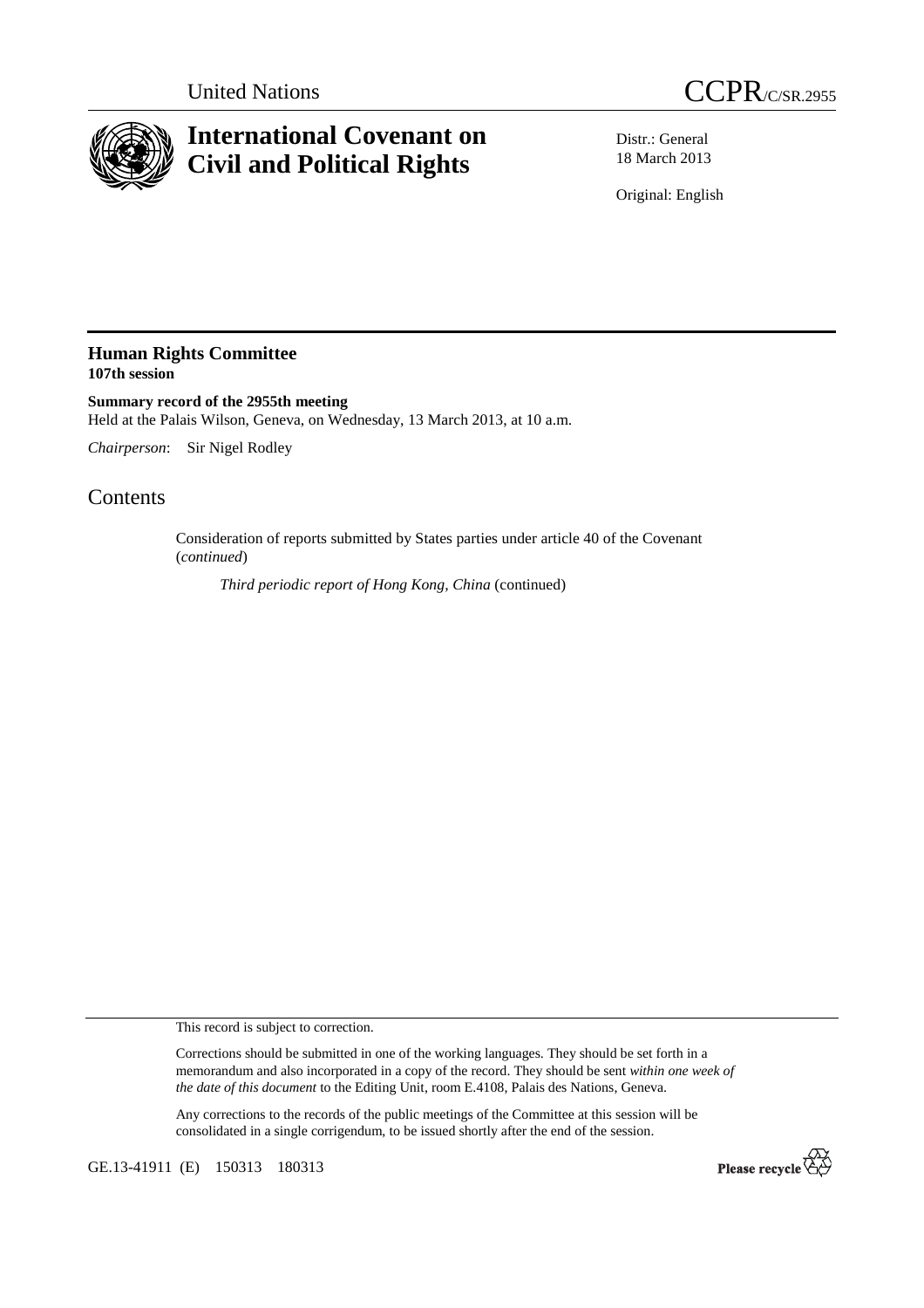*The meeting was called to order at 10 a.m.* 

## **Consideration of reports submitted by States parties under article 40 of the Covenant**  (*continued*)

*Third periodic report of Hong Kong, China* (continued) (CCPR/C/CHN-HKG/3)

1. *At the invitation of the Chairperson, the delegation of Hong Kong, China, took places at the Committee table.* 

2. **Mr. Poon** Ying-kwong Frank (Hong Kong, China) said that withdrawing the reservation of Hong Kong, China, with respect to article 25 (b) of the Covenant would result in legal challenges being brought against the existing electoral system, which would undermine current efforts to implement universal suffrage in a gradual and orderly manner consistent with the Basic Law. The Government therefore had no intention at that stage of altering its position with regard to the reservation, although it respected the Committee's views on the matter.

3. Foreign domestic workers were admitted to Hong Kong, China, under a specific labour importation scheme, whereby they were obliged to live in the household of their employers and could change jobs only with the permission of the Director of Immigration. Under the Immigration Law, foreign domestic workers, like consular and military personnel brought in for specific purposes, did not have "ordinary" residence status in the meaning of the Basic Law. That was currently being challenged before the Court of Final Appeal, which was due to deliver its judgement on the matter in the near future.

4. The Government of Hong Kong, China, would review the definition of treason and sedition contained in article 23 of the Basic Law, as called for by the Committee, but there was no timetable for doing so as yet. The offence of torture was specified in the corresponding Crime Ordinance in compliance with article 4 of the Convention against Torture. Proof of intention to inflict severe pain or suffering was required in line with article 1 of the Convention. The provisions of the ordinance were of broader application than said article 1 since they covered acts of torture committed for any purpose. They also allowed for the defensible use of force or infliction of pain, such as in the provision of medical treatment. The Court of Hong Kong applied its jurisprudence on proportionality to assess each case on an individual basis.

5. With regard to the invocation of the Covenant or the Committee's general comments, in the three instances cited in the replies to the list of issues (document without a symbol) involving complaints of breaches of the Bill of Rights, the Court had ruled against the Government in each one. Under the Bill of Rights Ordinance, in such cases, the Court could order remedies, including the amendment or repeal of offending legislation, as mentioned in paragraph 2.5 of the replies to the list of issues, the enactment of new laws or the provision of relief to the affected persons. Such action had indeed been taken.

6. **Ms. Chang** King-yiu (Hong Kong, China) said that the Social Welfare Department had set up a central information system on spouse/cohabitant battering and sexual violence that compiled the data reported by the police, hospitals and social workers. It provided disaggregated statistics on cases involving ethnic minorities, women with disabilities and sexual minorities, but not on those involving migrant workers or sex workers. The number of cases was calculated on the basis of the individual families or persons involved, not the number of incidents reported, which explained the discrepancy between the Department's figures and those of other bodies, such as the police.

7. Social workers were trained to pay special attention to ethnic minorities, Filipinos with family disputes and same-sex partners. The Department organized annual campaigns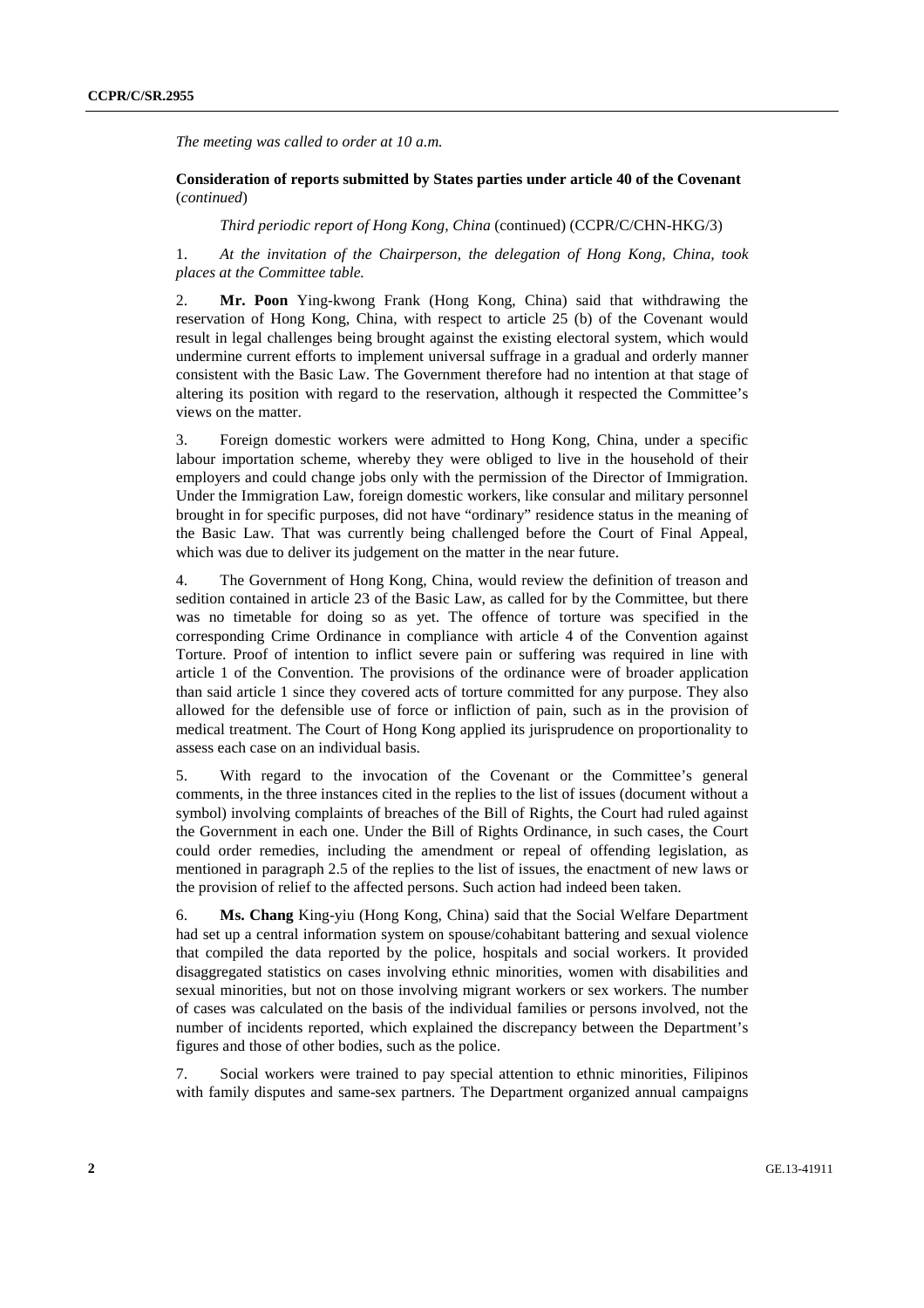to combat domestic violence that used various media and activities to raise awareness of the issue.

8. **Mr. Hodson** (Hong Kong, China) said that the Government rejected the claim that body searches of persons in custody were common. Since 2008, clear guidelines, outlining three levels of body searches (without removal of clothing, with removal of clothing and with removal of underwear) had been applied in the police force. The police had a duty of care, and body searches were necessary to ensure those in custody did not harm themselves or others. Searches involving the removal of clothing were usually conducted on those held in association with drug-related offences. Several measures were in place to ensure the privacy and dignity of the person, and statistics on searches were compiled to monitor the use of body searches.

9. **Mr. Woo** Tak-ying (Hong Kong, China) reported that there had been an average of 20 deaths in custody per year between 2005 and 2010 among an inmate population of over 10,000. All deaths in custody had to be investigated by coroners. Head injuries and heat stroke had been among the causes of death. Correctional officers could recommend the release of a prisoner on grounds of ill health, and 26 persons had been released on those grounds in 2005–2010.

10. With regard to claims of being at risk of torture if repatriated, 37 of the 136 claims received by the Immigration Department from Sri Lankans in 2010–2012 had been rejected. Cases were assessed on the basis of their individual merit, and all relevant information was taken into account. An enhanced screening mechanism and free legal assistance were available to ensure claimants had every opportunity to substantiate their claims. It was not apparent that there should be a correlation between the number of substantiated claims and the effectiveness of the screening procedures. The Government would continue to ensure the fairness of those procedures and if real risks of torture were found, the claimant would not be deported.

11. Hong Kong, China, was not a source, transit point or destination for transnational human trafficking. The statistics provided showed that, in 2006–2011, 23 persons had been convicted of human trafficking-related offences. Hong Kong, China, attached great importance to combating human trafficking and had a comprehensive legal framework for doing so. The police liaised with its counterparts abroad, and measures had recently been introduced to improve the identification and protection of victims and the investigation of cases. The police had also established a new mechanism for combating child pornography, which would expedite the investigation of the associated offences. As far as crimes involving domestic foreign workers were concerned, new statistics were being compiled to ensure that adequate safeguards could be put in place and effective strategies developed.

12. **Mr. Lau** Kong-wah (Hong Kong, China) said that the Government had undertaken a number of campaigns to educate the public and eliminate discrimination against persons with different sexual orientation and that the action taken and legislation adopted in other countries was under study with a view to drafting new domestic legislation on the subject. As far as psychiatric care was concerned, there were two designated mental hospitals and three general hospitals with psychiatric observation units. There were also 1,500 places in long-stay care homes, 1,500 places in halfway houses, and 80 places in special hostels for the mentally ill, which were all run by non-governmental organizations (NGOs). The Hospital Authority had a two-tier complaints mechanism.

13. **Mr. Vardzelashvili** said that even if the power of the Standing Committee of the National People's Congress to interpret the law was only rarely exercised in practice, it was seen to pose a risk to the independence of the judiciary. He requested information on the extent to which the Standing Committee would be able to exercise its power of interpretation in relation to Chapter 3 of the Basic Law, on fundamental rights and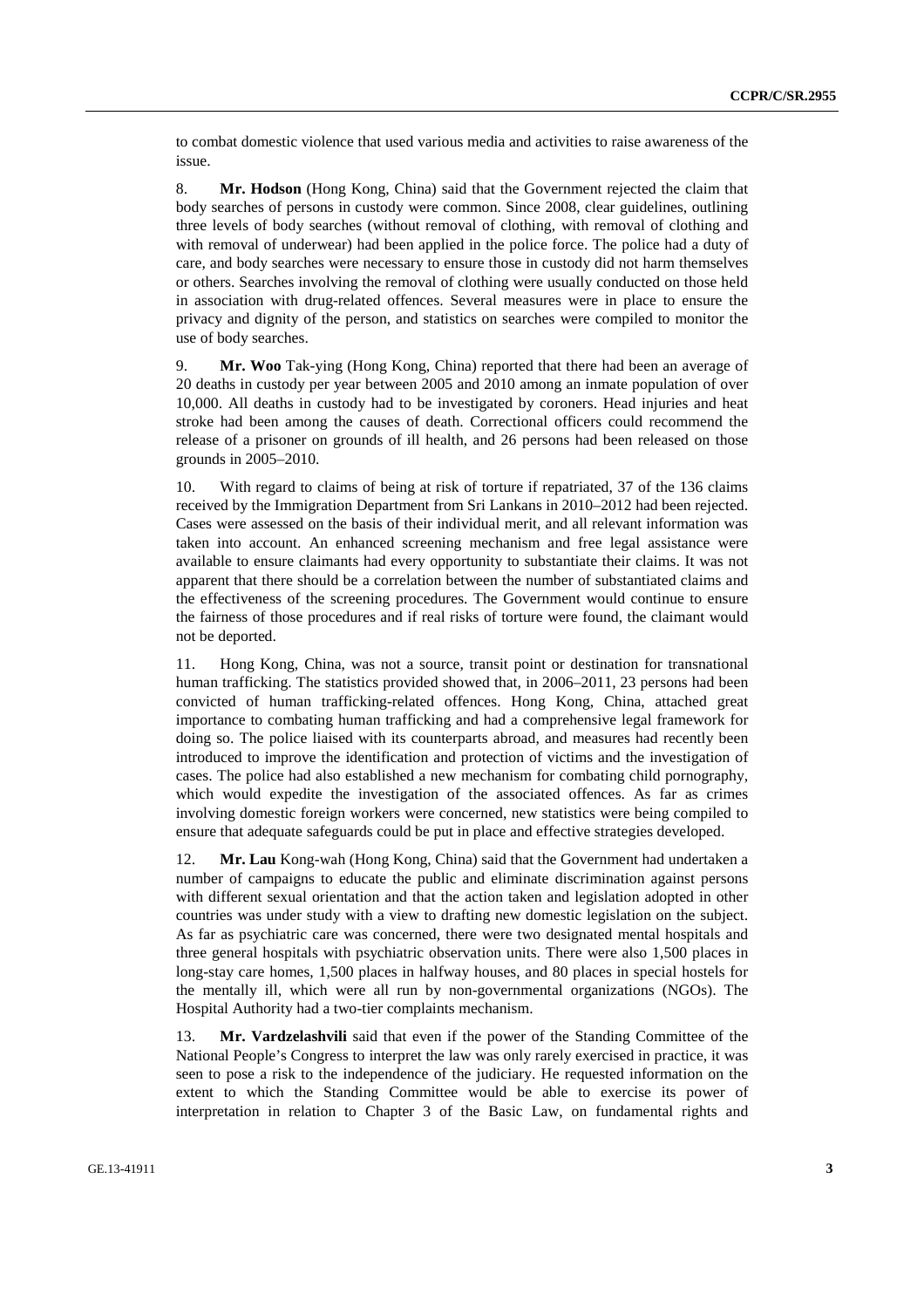freedoms, and whether it could affect the scope of article 39 of the Basic Law, which stated that the Covenant and other international conventions in force in Hong Kong, China, would be implemented through the laws of the Hong Kong Special Administrative Region. Specifically, he wanted to know whether it could limit the Covenant's implementation in Hong Kong, China.

14. **Mr. Shany** asked whether asylum seekers could obtain temporary protection during a mass influx of asylum seekers, as recommended by the Office of the United Nations High Commissioner for Refugees.

15. **Ms. Chanet** said that a document sent by the Hong Kong authorities to the Human Rights Committee on 9 June 2009 stated that, since the establishment of the Hong Kong Special Administrative Region, the Standing Committee of the National People's Congress had exercised its power to interpret the law only when completely necessary and that that power would never interfere with the judicial independence and high level of autonomy that the Special Administrative Region enjoyed.

16. **Sir Nigel Rodley**, speaking as a member of the Committee, asked the Solicitor General, Mr. Poon Yong-kwong Frank, to indicate what had happened in the case of the 99 claims of being at risk of torture received from Sri Lankans that had not been rejected by the Immigration Department.

17. **Mr. Flinterman** said that he was somewhat confused since the Government had stated repeatedly that Hong Kong, China, was neither a source, nor a transit point nor a destination for human trafficking, yet had also reported that it was engaged in a wide range of activities to combat the phenomenon. He wished to know why Hong Kong, China, was opposed to implementing the Protocol to Prevent, Suppress and Punish Trafficking in Persons, Especially Women and Children, given the strong legal basis it would provide for combating trafficking in persons. He also enquired about the definition of trafficking that was being used in the courts. Did it refer solely to the trafficking of women and children for the purposes of prostitution or was a broader definition being used?

18. Under the Covenant, strict conditions had to be met to restrict freedom of expression and association and the right to peaceful assembly. He invited the delegation to comment on reports that the police used disproportionate force on demonstrators. According to paragraph 19.6 of the replies to the list of issues, specific emphasis had been placed on identifying areas of improvement that could be considered for policing protective security operations in the future. He wished to know what kind of improvements had been introduced as a result. Specifically he asked whether the Public Order Ordinance would be reviewed and whether the independent Police Complaints Council would be mandated to investigate complaints about use of force and the suppression of demonstrations more thoroughly. He also enquired whether the use of video recording devices and force during demonstrations would be further regulated and whether the use of the Places of Public Entertainment Ordinance to prohibit public demonstrations would cease.

19. The right to life of children was protected in article 23 of the Covenant. In the light of the report published on child fatality, he enquired about the activities and findings of the panel subsequently set up in 2008 to address child suicide. With regard to the corporal punishment of children, he welcomed the provision of preventive, supportive and remedial welfare services and the fact that protection-order proceedings could now be instituted. He wished to know, however, what practices had been implemented under the legislation put in place to protect children from physical abuse. The Government had stated that preventing corporal punishment in the home was a complex issue that needed a full discussion of the problem by the general public, and he asked the delegation to indicate the steps the Government intended to take to initiate that discussion.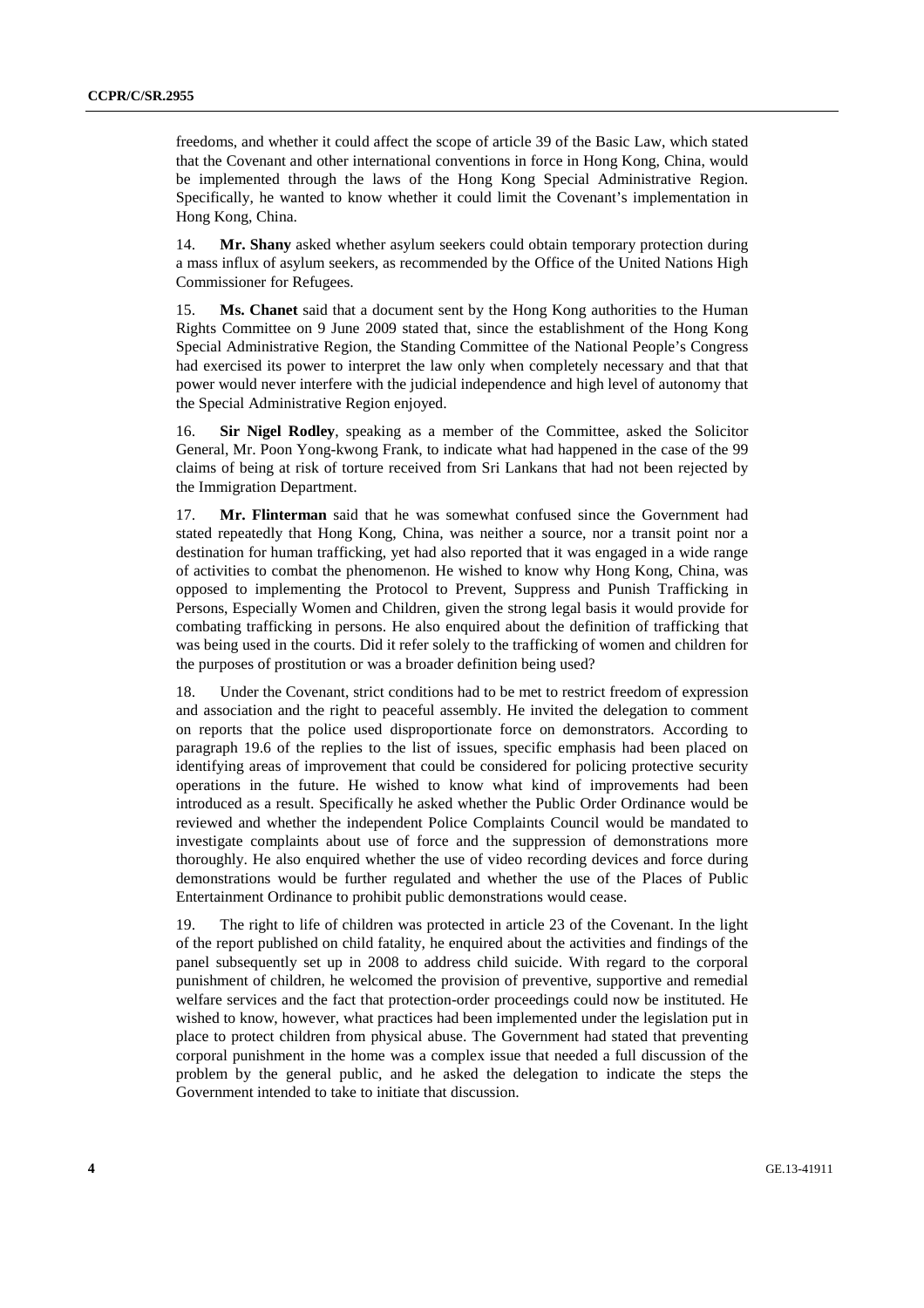20. **Mr. Neuman** said that the live-in requirement for foreign domestic helpers rendered them vulnerable to sexual and physical abuse and exploitation. Theoretically, employees could initiate proceedings for their own protection but, in practice, live-in foreign domestic helpers were isolated and did not file complaints for fear of losing their jobs and being returned to their home countries. What purpose was served by the live-in requirement? Why could foreign domestic helpers not be afforded broader freedom and greater protection?

21. Although the Falun Gong movement was legal in Hong Kong, China, it appeared that it was unpopular in some sectors of society. According to information before the Committee, the police went to greater lengths to restrict demonstrations by the movement than by other groups. It had been reported that Falun Gong members attempting to enter Hong Kong, China, were subjected to a tougher screening process, that space was not made available for their meetings, and that the police failed to protect Falun Gong members from attacks by their opponents. It would be useful if the delegation could shed light on those allegations.

22. Noting that persons who, "under the Mental Health Ordinance (Cap 136) [were found] to be incapable, by reason of mental incapacity, of managing and administering his or her property and affairs", were deprived of the right to vote, he asked why the specific grounds for the deprivation of that right were not contained in the relevant electoral laws, but rather in a separate and unrelated ordinance.

23. **Ms. Chanet** asked whether immigrants in an illegal situation, including those from mainland China, were entitled to legal aid. She also wished to know whether prosecutions for the crimes of treason or sedition had been conducted in accordance with article 23 of the Basic Law and, if so, with what results.

24. **Ms. Waterval** asked whether there was any supervisory mechanism to ensure that the police did not infringe on the privacy of individuals when making video recordings of demonstrations and public meetings. A failure to monitor activities by the police could constitute a violation of article 17 of the Covenant. She asked the delegation to comment on specific occasions when the police had arrested journalists and prevented news teams from filming visits by national Chinese leaders. Those and other incidents suggested that the authorities were attempting to restrict freedom of expression. She asked for more information with regard to the right to vote of residents born in mainland China.

25. **Mr. Iwasawa** said that he would like to know more about the representation of ethnic minorities in the Legislative Council, district councils and advisory and statutory bodies. It appeared that only a handful of the 460 advisory and statutory bodies had appointed members of ethnic communities. He asked what measures were planned to improve that situation.

26. Noting that proficiency in the Chinese and English languages was mandatory for employment in the civil service, but that each government department had leeway to modify that requirement depending on its particular needs, he urged the authorities to modify language regulations and make proficiency in Chinese mandatory only for positions in which its use was required. Most members of ethnic minorities in Hong Kong, China, were of South-East Asian origin and pupils of those minorities who were not fluent in Chinese were sent to specially designated schools. Chinese language tuition was inadequate in those schools and the failure of pupils of ethnic minorities to learn it properly constituted a hindrance to entry into civil service jobs or tertiary education. Indeed, only 1 per cent of tertiary students came from ethnic minorities. He would like to know whether the Government intended to remedy the situation amounting effectively to segregation of pupils in designated schools and to render Chinese language tuition for ethnic minorities more effective.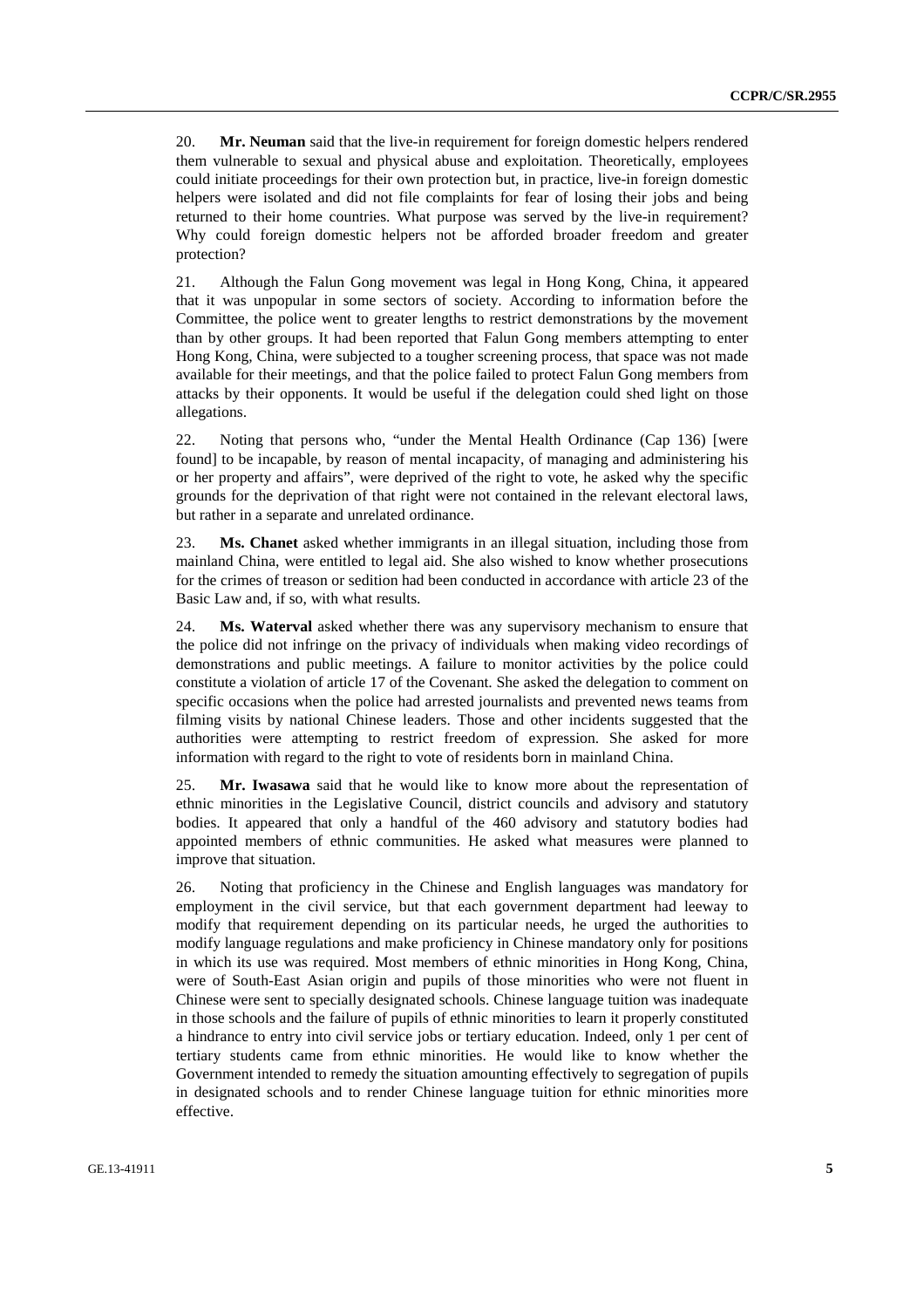27. **Mr. Ben Achour** said that he would like to know whether the Hong Kong, China, had autonomous legislation on issues involving relations with other States, such as the right to asylum, or whether the legislation of China applied in such cases.

*The meeting was suspended at 11.20 a.m. and resumed at 11.35 a.m.* 

28. **Mr. Poon** Ying-kwong Frank (Hong Kong, China) said that a ruling of the Court of Final Appeal had confirmed that the Standing Committee of the National People's Congress of the People's Republic of China (NPCSC) had general and unqualified power to interpret the Basic Law. It had issued an interpretation of Chapter 3 of the Basic Law regarding the right to vote of residents born in mainland China only once. Interpretations of the Basic Law had been requested on only three occasions since 1997 by the Governments of Hong Kong, China, and/or China and once by the courts. The Standing Committee had never been asked to interpret article 39 of the Basic Law. Interpretations were requested in order to clarify the application of the Basic Law and could not exceed its parameters or the terms of the Sino-British Joint Declaration of 1984. It was therefore unlikely that such an interpretation by the NPCSC Standing Committee would result in an infringement of the rights and freedoms of Hong Kong residents.

29. As stipulated by article 18 of the Basic Law, only those laws of China, such as legislation on nationality, contained in annex III of the Basic Law were applicable in Hong Kong, China. Under article 18, paragraph 3, the application of Chinese legislation was severely limited. Article 23 of the Basic Law, under which there had been no prosecutions in the previous 50 years, would be reviewed. The Government was not in favour of accession to the 1951 Convention relating to the Status of Refugees.

30. **Mr. Woo** Tak-ying (Hong Kong, China) said that neither the 1951 Convention relating to the Status of Refugees nor its 1967 Protocol had ever been applied in Hong Kong. The region was small and had a large and growing population. It was prosperous and operated a liberal visa regime, which would leave it vulnerable should the Convention and its Protocol be applied in its territory. The Government therefore maintained a firm policy of not allowing refugees or asylum seekers to settle. Their situation was dealt with by the local branch of the Office of the United Nations High Commissioner for Refugees (UNHCR).

31. It was established practice to delay deportation of immigrants in an irregular situation until the UNHCR had completed an assessment of their status and/or organized their resettlement in third countries. In conjunction with NGOs, the Government ensured that they were properly housed and fed and that their basic needs were met in the interim. Persons were not deported to countries where they ran a real risk of persecution or torture. Although there were thousands of asylum seekers in Hong Kong, China, awaiting assessment or resettlement by UNHCR, the Government rejected the notion that it had any obligation to allow them to remain. Claims by 99 Sri Lankan nationals that they faced the risk of being tortured if they were deported to their country were still being processed.

32. The Government was reticent about acceding to such instruments as the Palermo Protocol, given the flow of people through the territory  $-48$  million people had visited Hong Kong, China, in 2012 alone. Robust legislation more than adequately addressed human-trafficking offences.

33. **Mr. Hodson** (Hong Kong, China) said that the police force was duty-bound to ensure the safety of visiting political dignitaries, maintain public order and minimize inconvenience to the public. The police also respected freedom of expression and assembly and endeavoured to facilitate the conduct of peaceful assemblies and processions. The Independent Police Complaints Council (IPCC) had issued its final report on complaints arising from the visit by a Chinese dignitary in August 2011. Of 16 complaints about the actions of the police filed in the wake of the visit, 14 had been endorsed by the Complaints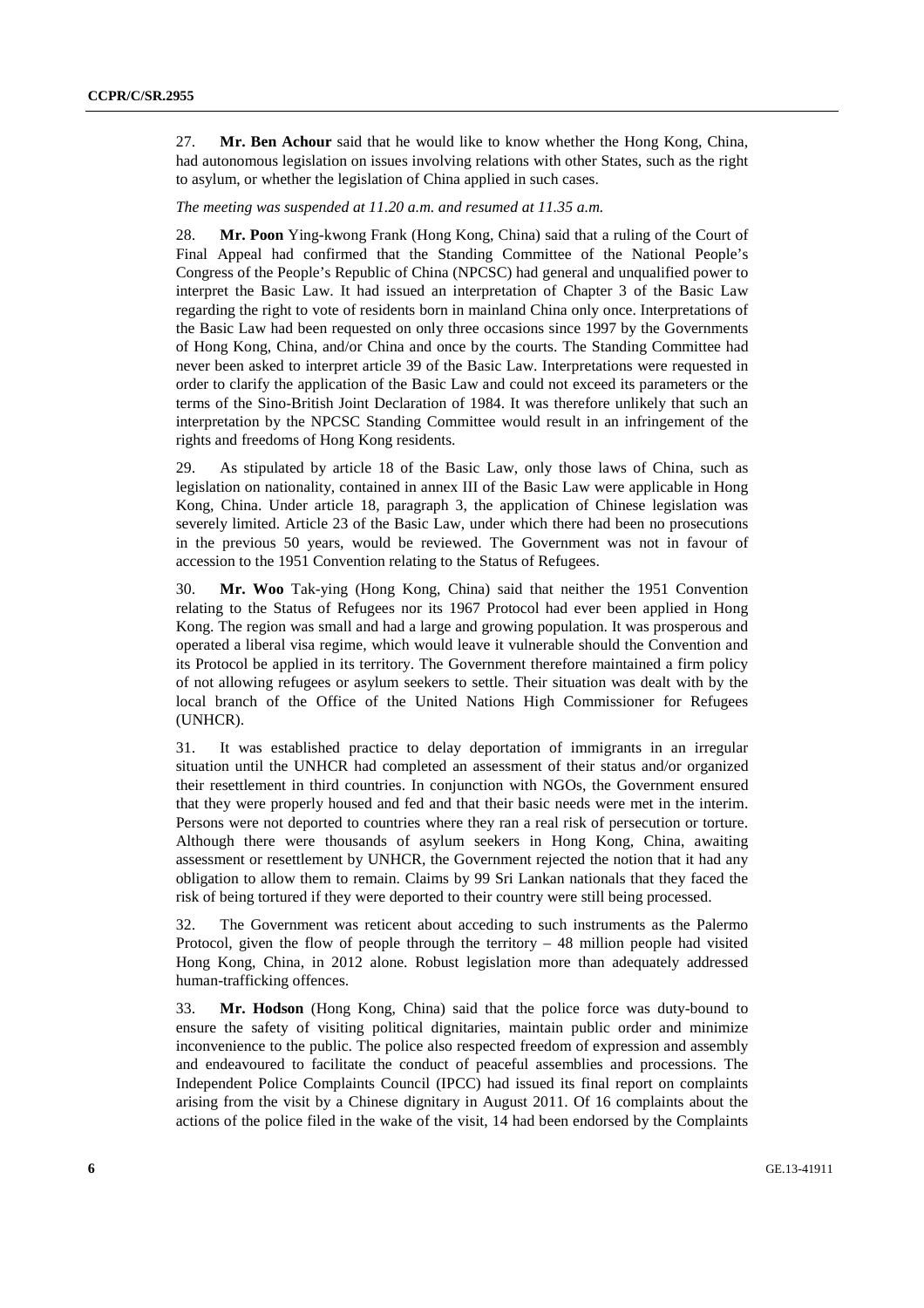Council and 1 remained sub judice. Four of the six allegations contained in the remaining complaint had also been endorsed and the remaining two classified as unsubstantiated. The Complaints Council had made a series of recommendations on how to improve security arrangements for such visits, to which the police would give due consideration. The police had improved its operational measures for working with the media and such events.

34. No permanent closed-circuit television systems were used to maintain law and order in Hong Kong, China. Video recording of demonstrations and other public meetings was carried out only by properly trained police officers and used to improve police handling of such events. It was not directed at individuals but persons suspected of breaches of the law could be targeted and the video recordings could be used as evidence. The recordings were kept for a maximum of 31 days, after which they had to be destroyed. Special authorization was required to keep them for a longer period and had to be reviewed monthly.

35. On 15 May 2011, Amnesty International had organized a public meeting to mark the International Day against Homophobia and Transphobia. A dance performance at the meeting had been staged without the requisite entertainment permit. The police had stopped the performance but had ensured the peaceful continuation of the meeting. An initial appeal against the police had been dismissed but another could not be excluded.

36. **Ms. Chang** King-yiu (Hong Kong, China) said that since 2008, the Pilot Project on Child Fatality Review had considered a number of child deaths that had occurred in 2006 and 2007, with a view to identifying good practices and providing recommendations. The Government had accepted the Review Panel's recommendation that a standing child fatality review mechanism should be established. In May 2011, the Director of the Social Welfare Department had appointed 20 multidisciplinary staff to the Child Fatality Review Panel, which had commenced work by reviewing child deaths from 2008. The Panel would share its findings with the public at the appropriate time.

37. With regard to corporal punishment, serious efforts were made to guarantee the right of every child to be protected from abuse. In addition to public education programmes targeting parents, the Social Welfare Department had developed resource packages for all departmental units and social service agencies providing family education services to promote and strengthen relationships in the family and prevent family breakdown. The packages covered numerous topics, including the physical and psychological development of children, communication skills, stress management for parents and skills for dealing with children's behavioural problems. The 2011 and 2012 Strengthening Families and Combating Violence publicity campaign had particularly emphasized the issue of corporal punishment.

38. The Social Welfare Department had also launched an annual programme to combat child abuse and other forms of domestic violence as a preventive measure; in addition, the Family Life Education Resource Centre provided a variety of multimedia resource materials to all departmental units concerned, and to social welfare agencies that provided family services. Moreover, the Department had established 11 specialized social welfare and child protection service units to provide a coordinated one-stop package of services for victims, families and abusers with a view to preventing child abuse and domestic violence and to helping victims and families overcome trauma and return to normal. Additional resources had been allocated to improve staffing in those areas during the past year. It should be noted that there was no specific legislation against corporal punishment in Hong Kong, China, as was the case in other countries such as Australia, Canada and the United Kingdom of Great Britain and Northern Ireland.

39. **Mr. Woo** Tak-ying (Hong Kong, China) said that the live-in requirement was the cornerstone of the policy on importing foreign domestic helpers, the objective of which was to ensure that priority in employment was given to the local workforce. Were that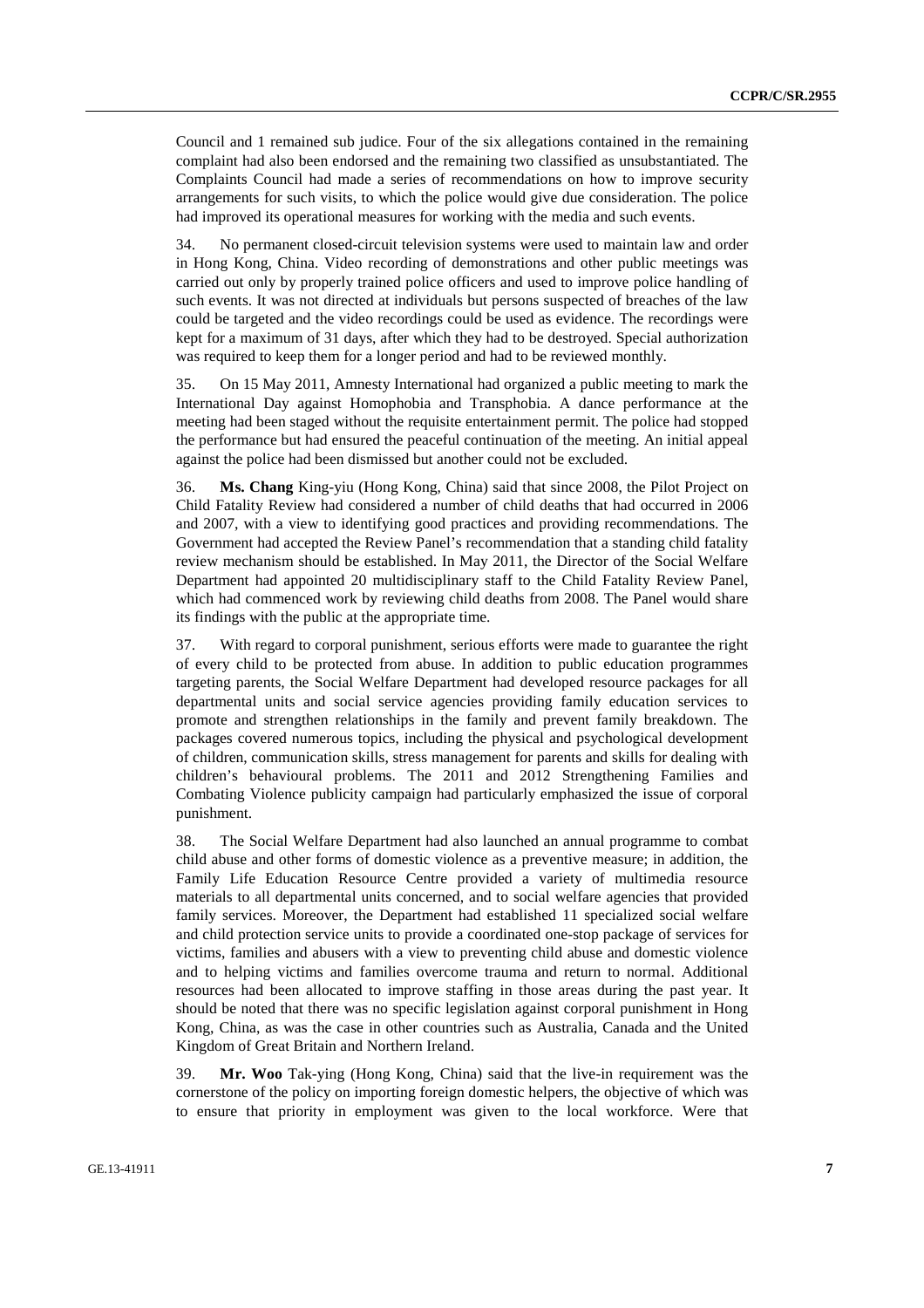requirement removed, the positions offered would be treated in the same way as positions for other lower-skilled workers, which would include the requirement to undergo a fourweek open recruitment exercise before being considered by the Government. Foreign domestic helpers and employers were aware of the live-in requirement and signed contracts prior to their engagement.

40. The authorities did not tolerate any abuse of the system and the Immigration Department prosecuted employers who aided and abetted foreign domestic helpers in breaching the conditions of their stay. The police offered appropriate assistance to victims, while sentences, fines and community service orders were imposed on convicted employers. Moreover, the Government maintained close contact with the consulates of the major labour exporting countries and other NGOs in a tripartite effort to protect the interests of foreign domestic helpers and deter potential abusers.

41. **Mr. Lau** Kong-wah (Hong Kong, China) said that the police had not objected to any Falun Gong practitioners and there was no evidence of any discrimination against them in any private venue, or that they had been refused entry to Hong Kong, China, on religious grounds. Hong Kong, China, was an open and free society that was committed to the protection of fundamental rights and freedoms, including freedom of thought, conscience and assembly. Freedom and right of procession and peaceful assembly were enshrined in article 27 of the Basic Law and under section 8 of the Hong Kong Bill of Rights. All practitioners enjoyed equal freedom and rights.

42. **Ms. Chang** King-yiu (Hong Kong, China) said that the exclusion of persons with intellectual or psychosocial disabilities from standing for election was limited to persons found by the courts to lack mental capacity, and was subject to stringent conditions and certification by two independent medical practitioners. Once mental capacity was restored, any such disqualification ceased to apply. The disqualification provisions were clearly reasonable and were consistent with article 25 of the Covenant.

43. The Committee had asked about press freedom with reference to a personal letter sent by the Chief Executive to a newspaper demanding an apology for its publication of an article, in which it had alleged that he had Triad connections. It was not appropriate for the delegation to comment on his personal letter; however, the allegations published were serious.

44. With regard to applications for free television licences, the authorities were processing the three applications in question expeditiously and would announce the decisions in due course. In deciding whether or not to grant a free licence, the Chief Executive took a holistic account of a broad spectrum of complex factors.

45. Freedom of the press was a core value, guaranteed under the Basic Law and upheld by the Government. Radio Television Hong Kong (RTHK) was a government-funded station; its full independence was guaranteed and enshrined in its charter, which meant that it was immune from commercial and political influence. The Head of RTHK and Director of Broadcasting was responsible for ensuring that a system of editorial control was in place to provide accurate, impartial and objective programmes and was personally accountable for decisions taken by producers. The Government did not have any part to play in the design or delivery of programmes.

46. While the delegation did not have any figures available on the participation of ethnic minorities in elections and government bodies, it should be noted that the Civil Service Bureau's policy was to ensure open and fair competition for candidates, irrespective of their background. Appointments were based on an open recruitment exercise, which considered language proficiency to perform the required duties. In addition, the ethnic origin and race of serving officers was irrelevant to promotion.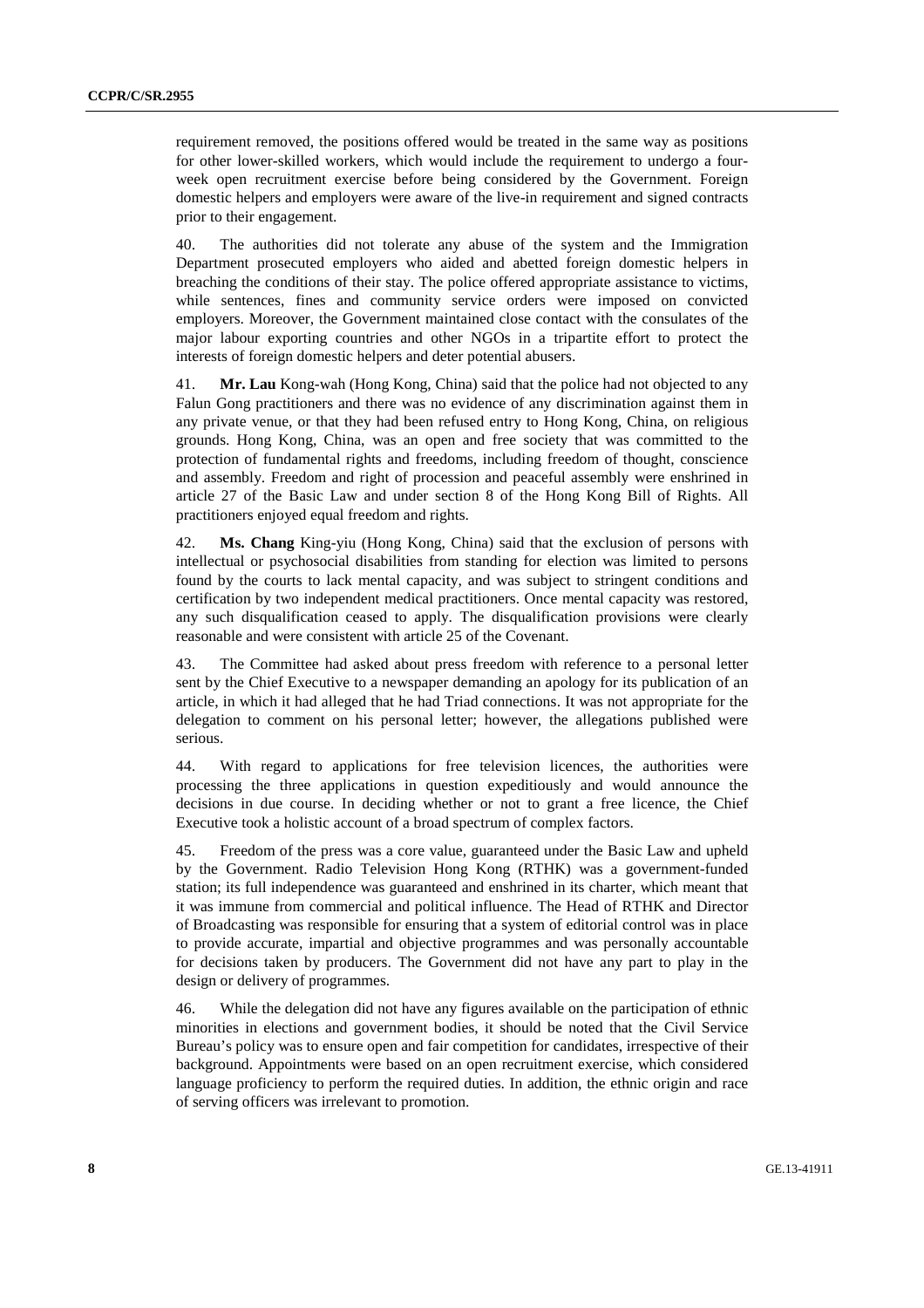47. However, in maintaining a biliterate, trilingual civil service that could serve the public efficiently, it was necessary to specify the Chinese and English proficiency requirements of each rank in order to ensure that the language skills of candidates met operational needs. Appropriate action had been taken to address the complaint of ethnic minorities in Hong Kong, China, for whom Chinese was a second language and who had complained that they were disadvantaged because of the language requirements. In the police force, for instance, adjustments had been made for the rank of constable, including proficiency in other languages. In the Correctional Services Department, the written Chinese test had been replaced with an oral question session for relevant grades. It was necessary to justify written and spoken language requirements in terms of the occupational needs of different jobs, and all language requirements would be regularly reviewed.

48. Education for ethnic minorities posed a challenge in Hong Kong, China, as it was difficult to strike a balance between the needs of the majority and the needs of ethnic minorities. However, parents played a role and ultimately decided whether to educate their children in mainstream Chinese or designated (ethnic minority) schools, which had different curricula. The proposal by NGOs that a curriculum for pupils with Chinese as a second language should be developed had been noted, although that issue was broad and complex. A number of measures had been introduced by the Chief Executive in 2013 to enhance support for non-Chinese students to learn Chinese, including an incentive grant scheme to enhance the professional competencies of Chinese language teachers teaching non-Chinese students. In addition, parents would be allowed to participate in the summer bridging programme for non-Chinese students so that they could provide better support to their children. Much work remained to be done in respect of education for ethnic minorities and the Government would continue to cooperate with minorities and NGOs in that regard.

49. **Mr. Bouzid** said that religious freedom was clearly provided for under article 34 of the Basic Law. Had any religious communities set up religious schools and, if so, which communities had done so?

50. **Mr. Flinterman** asked the delegation for further information as to whether certain practices relating to the importation of foreign domestic helpers, which would amount to contemporary slavery, were considered as trafficking in persons, and whether any prosecutions had been brought in such cases.

51. **Mr. Iwosawa** said that he took note with pleasure of the Government's willingness to address the issue of Chinese language education for ethnic minorities.

52. **Ms. Chang** King-yiu (Hong Kong, China) said that a number of the major religions had established schools and other services and facilities in Hong Kong, China. The delegation would provide the Committee with written information on the number of religious schools, disaggregated by religion.

53. The authorities took the rights of foreign domestic helpers and their contractual obligations seriously, including with regard to abusive practices such as the withholding by employers of employees' passports. Considerable efforts were made to inform workers and employers of their rights. The delegation would provide the Committee with written information on the treatment of complaints and the legal framework in place to tackle trafficking.

54. The delegation had been pleased to participate in the constructive dialogue on the third periodic report of Hong Kong, China, to review developments since 2006 and to reflect on future challenges, including the need to build consensus on the election of the Chief Executive in 2017. Her Government recognized the importance of protecting the rights of different groups, including sexual minorities, and was committed to comprehensive programmes to combat discrimination on grounds of sexual orientation. Hong Kong, China, had had no shortage of controversial issues since its establishment and